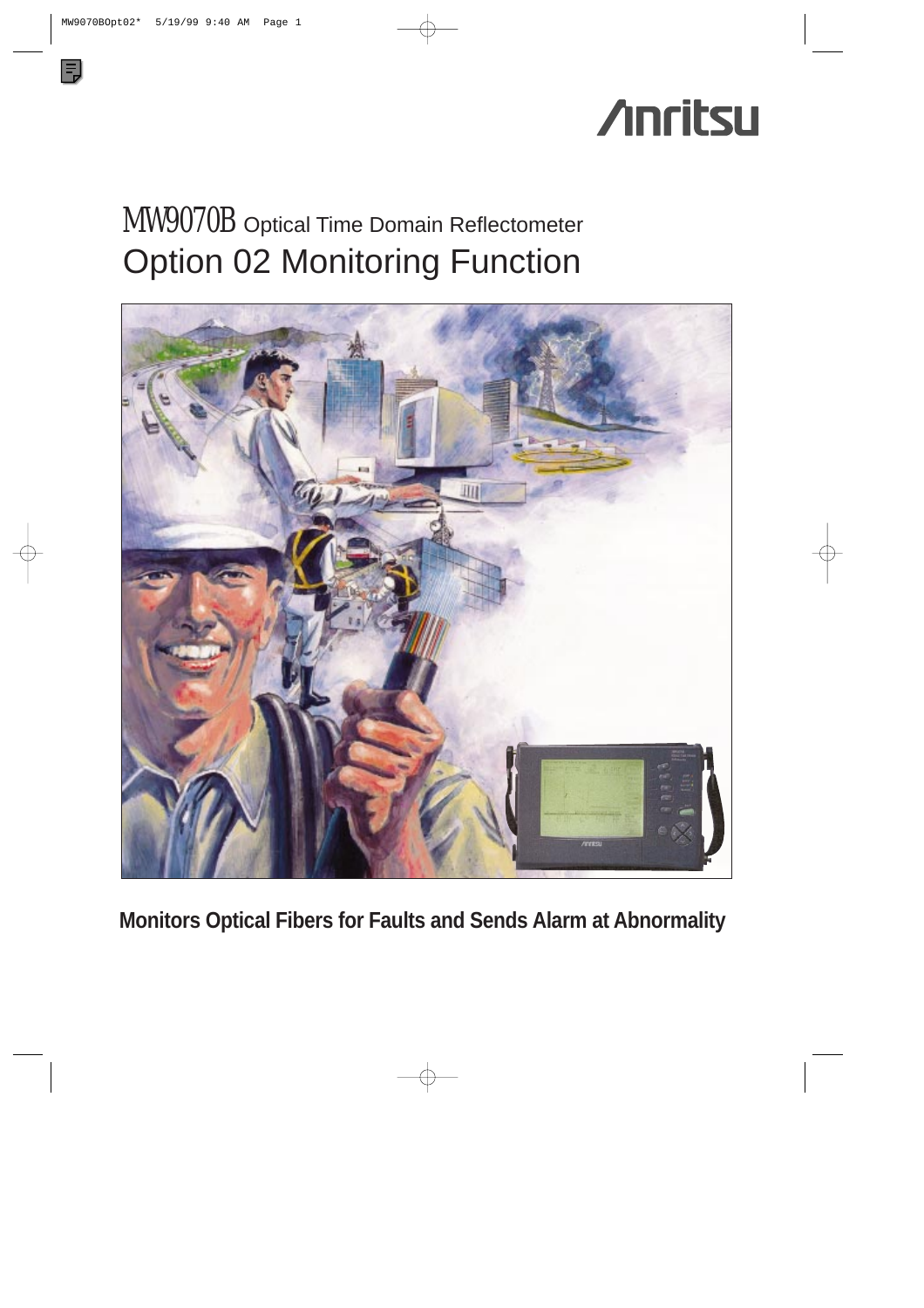## **Automatic Fault Monitoring of Optical Fiber Cables**

More optical fiber cables are being installed to upgrade subscriber cable networks, making maintenance an increasingly-important issue.

For preventive maintenance, deterioration of optical fiber cables must be monitored before it affects communications. If a cable is broken, the fault must be detected promptly.

The Option 02 Monitoring Function incorporates these functions into the MW9070B Optical Time Domain Reflectometer (OTDR) and eliminates the need for a personal computer to control the OTDR; optical fiber cables can be monitored automatically for faults, and when a fault is detected, the OTDR sounds a local alarm, or notifies a remote computer.

### ▼ Functions

#### ●**Optical Fiber Fault Point Detection Function**

Various functions including: quick scan (for quickly determining whether there is a fault), normal scan (for determining fault magnitude and location by checking entire optical fiber cable), and near-end scan (for determining fault magnitude and location in near-end dead zone), can be selected according to the application.

#### ●**Scheduler Function**

This function performs monitoring automatically according to a schedule. The easy-touse scheduler function does not require a personal computer (PC) either to control the OTDR, or to create a monitoring program.

#### ●**Communication Functions**

The OTDR can be controlled from a remote PC via a telephone line (using modem\*), or directly via the RS-232C interface. When an alarm occurs, the OTDR sends the alarm information to the PC.

#### ●**Alarm Generator Control Function**

When a fault is detected, the OTDR sends a alarm control signal from the parallel port.

#### ●**Optical Switch Control Function**

The OTDR sends a signal to control the optical switch from the parallel port.

\*Only model specified in ordering information can be used.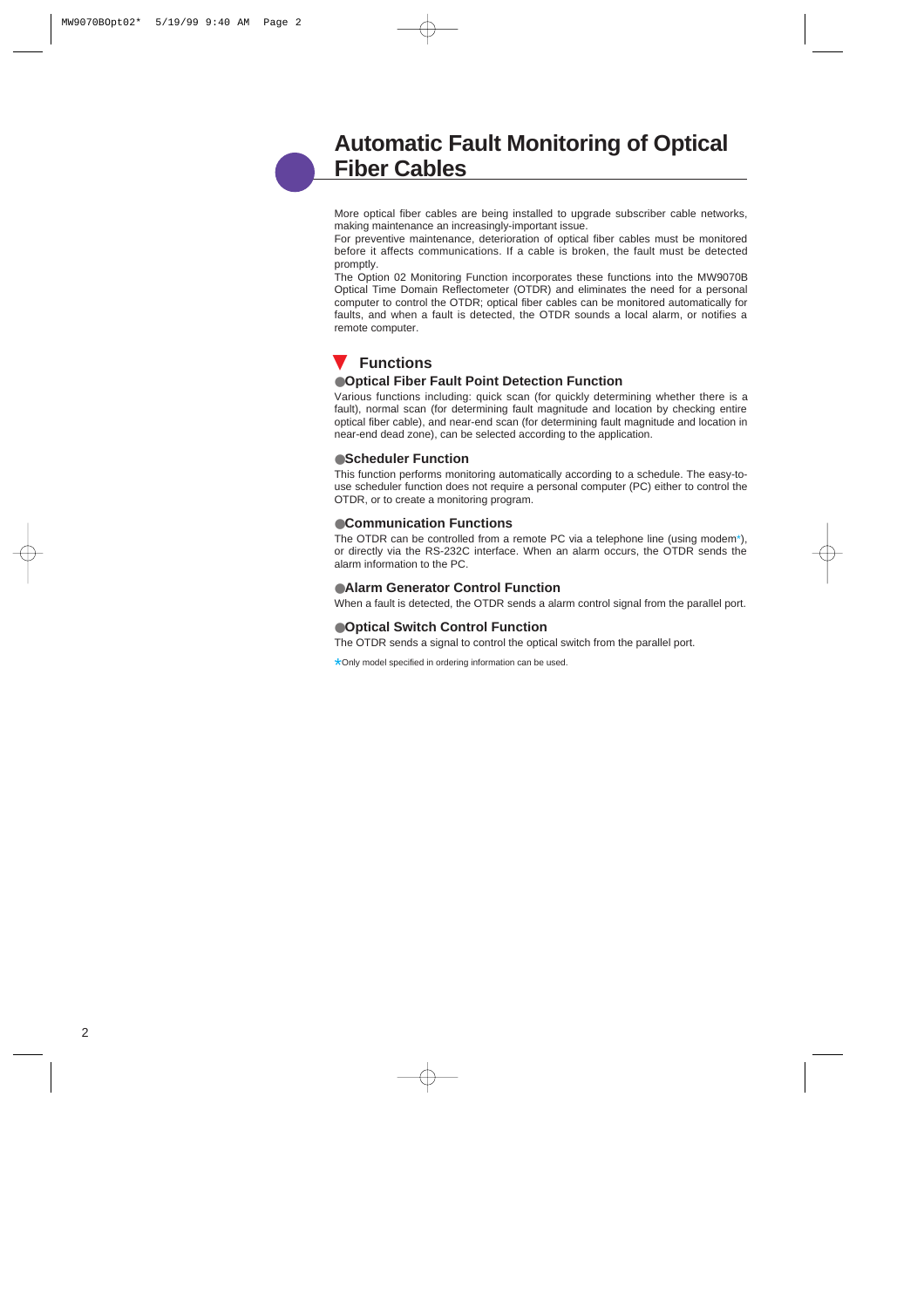## **Wide Variety of Applications**

#### **This monitoring function can be used for the following applications:**

#### ●**Monitoring Initial Aging**

Cable aging is often checked soon after optical fiber cables are installed, but before operation is started to provide a basis for monitoring short-term stable operation. In such a case, only the OTDR and scheduler are needed to monitor optical fiber cables on a regular unattended basis.



#### ●**Evaluating Waveforms**

If an abnormality occurs during cable installation or under other circumstances when there is no experienced engineer to evaluate the waveforms, the OTDR can be connected to the center, allowing an experienced engineer to evaluate the optical fiber cables remotely.



#### ●**Monitoring Abnormalities in Remote Locations**

The OTDR is best used to test the optical fiber cables installed deep in the mountains, places where you cannot go because of snow in winter or bad weather. Simply install the OTDR and connect it to the monitoring center. The scheduler monitors the cables regularly, and sends an alarm to the center when a fault occurs.



#### ●**Maintaining Optical Fiber Cables**

Optical fiber cables used to transmit information from moving video cameras in tunnels, etc., may break due to stress. Possible cable breakage can be detected in advance by connecting the OTDR to the optical fiber cables to monitor them regularly.

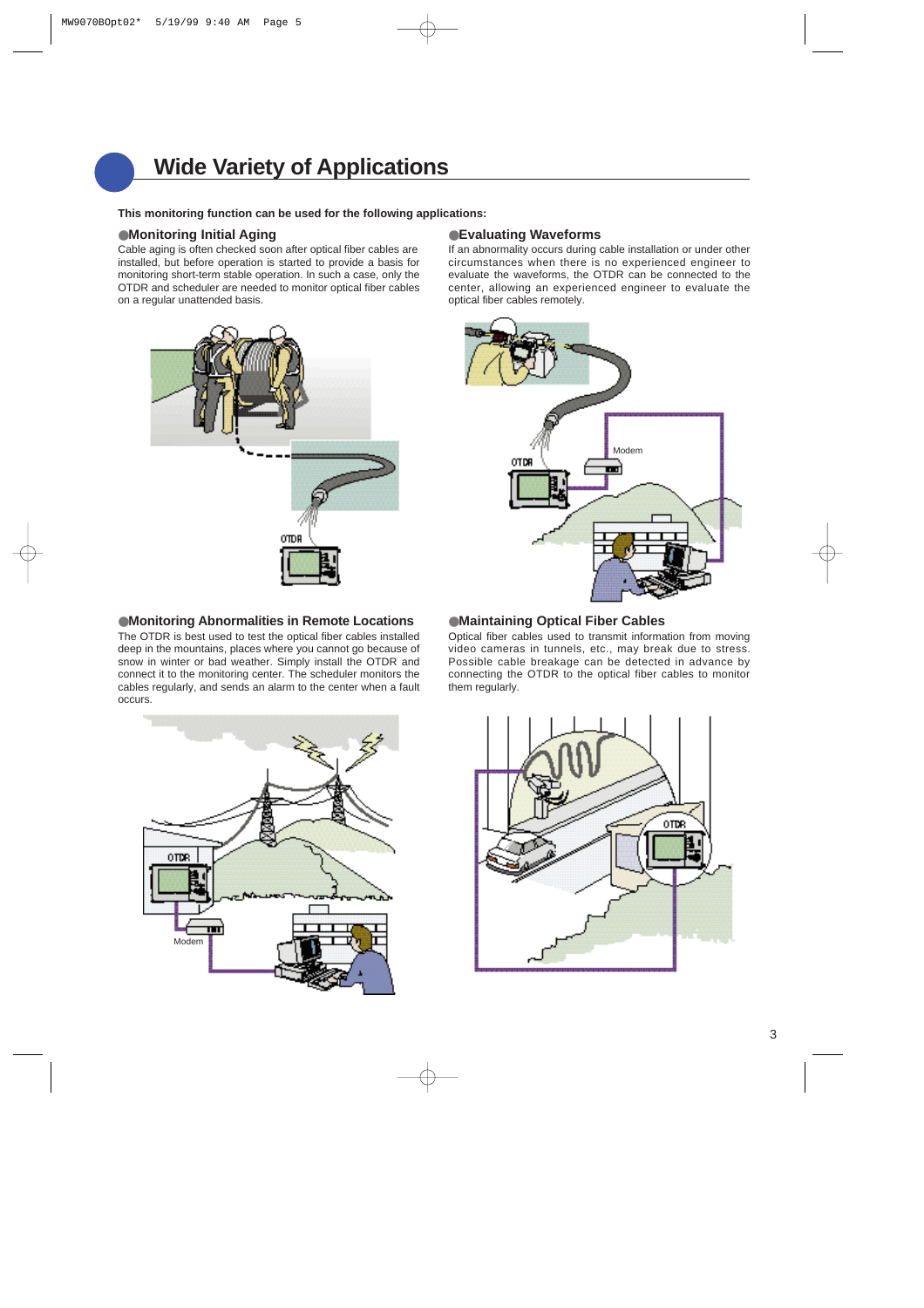## **Wide Variety of Configurations**

**This monitoring function includes various functions such as communications, and control of optical switch and alarm ports.**

#### ●**Local Monitoring of Single Optical Fiber Cable**

This function monitors only one optical fiber cable. The presence of faults is checked and the position of the fault is displayed on the OTDR screen.



#### ●**Local Monitoring of Multi-Fiber Cable**

This function monitors multi-fiber cable using an optical switch. The faulty channel number and fault location are determined using the alarm generator and the position of the fault is displayed on the OTDR screen.



#### ●**Remote Monitoring of One Optical Fiber Cable**

This function monitors one optical fiber cable from a remote location. If an alarm occurs, the OTDR sends the information to the remote PC and the location is output on the PC screen. The information can also be output to the alarm generator.



\*Only model specified in ordering information can be used.

#### ●**Remote Monitoring of Multi-Fiber Cable**

This function monitors multi-fiber cable from a remote location by controlling the optical switch. The fault location is output on the PC screen. The information can also be output to the alarm generator.



\*Only model specified in ordering information can be used.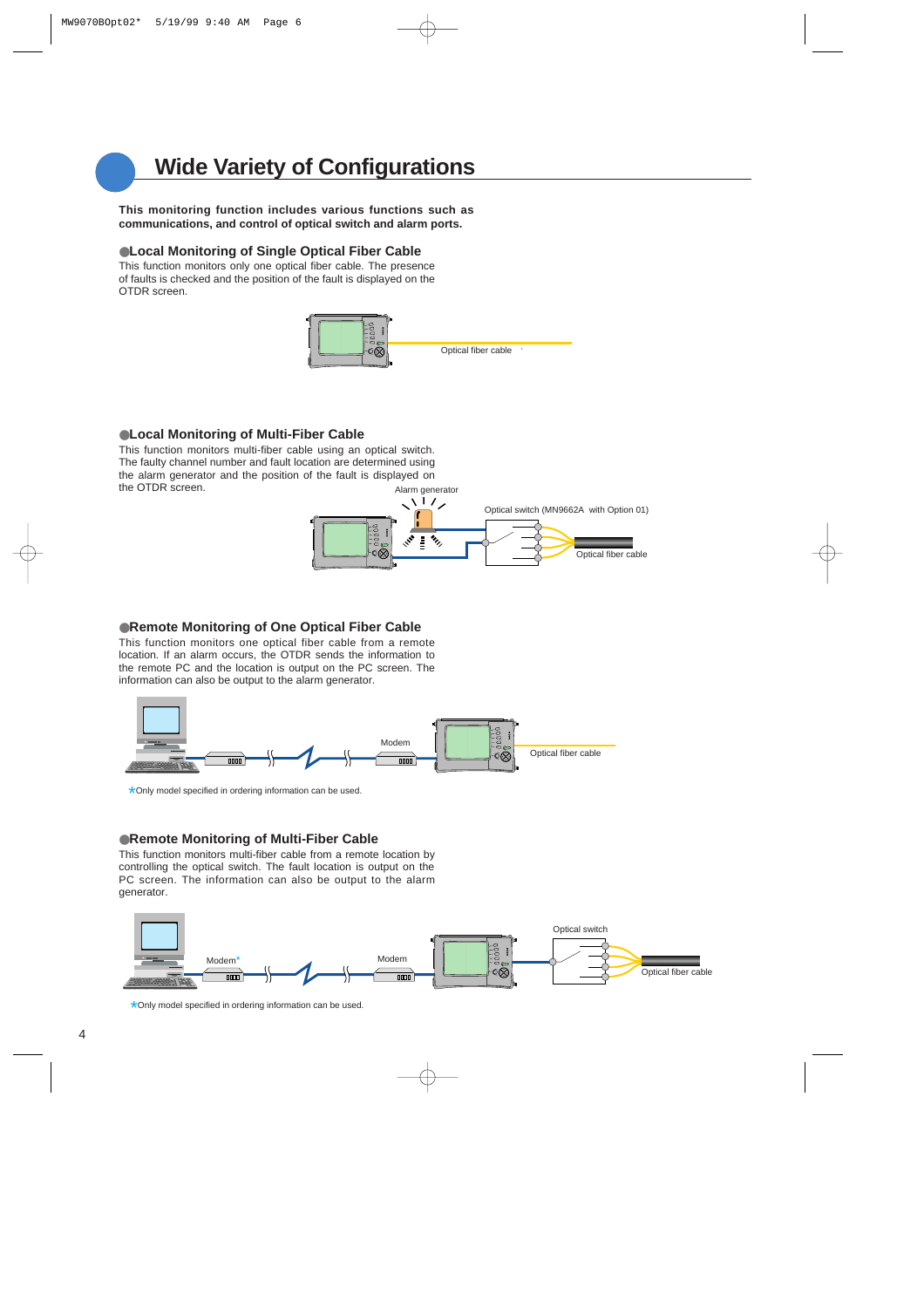## **Construction for High-Performance Monitoring**

To implement monitoring, first set up the functions and then start the scheduler. A PC can be used to create the reference data and schedule, which is then downloaded to

the OTDR, eliminating complex OTDR control programs. The OTDR run the scheduler itself without the need for a PC to control it. (However, a personal computer is required to start monitoring by remote control.)

#### **V** Connection



#### **V** Setting Optical Switch and Alarm Port



#### **V** Creating Reference Data



#### **V** Creating Schedule



#### ▼ Starting Monitoring

The repetition interval can be defined.

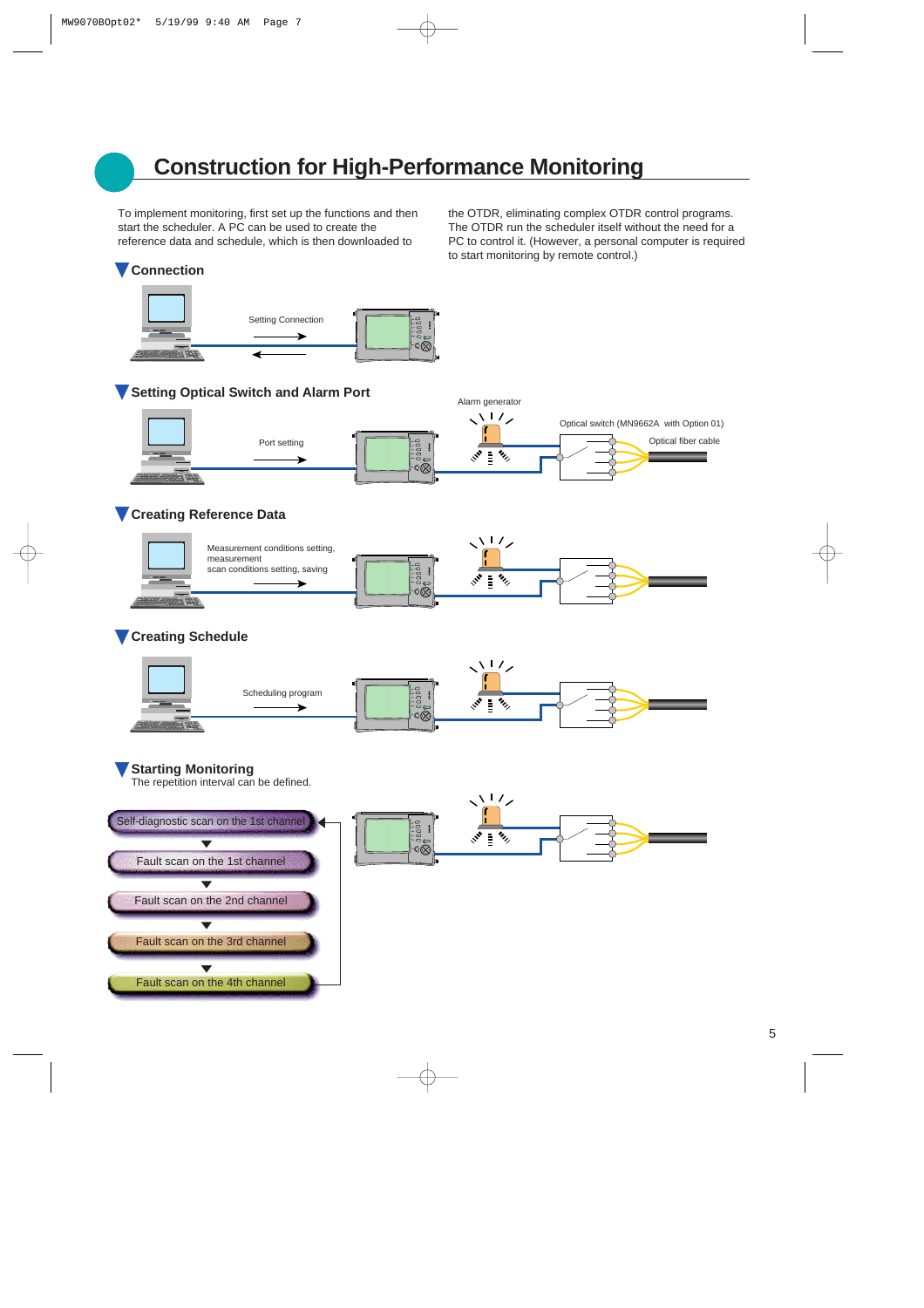## **Main Functions**

#### ●**Communication Parameter Setup Function**

Selects whether to connect directly via RS-232C port or via telephone line. This function also sets the modem.



#### ●**Setting Conditions and Measurement Functions**

Sets OTDR measurement conditions and executes measurement. When measurement is complete, this function reads the waveform and displays it on the PC screen.



#### ●**Scheduler Function**

Defines which optical switch numbers are to be monitored in which order, and at what intervals. This function also saves the alarm waveform and information to a file.



#### ●**Optical Switch and Alarm Port Setup Function**

Assigns each of eight bits of OTDR parallel port to optical switch or alarm port.



#### ●**Reference Data Creation Function**

Saves user reference data type, evaluation range, and fault threshold value as reference data.



#### ●**Alarm Screen**

Displays optical switch number, distance, loss, and alarm type at alarm. This function can also save the OTDR communication log.

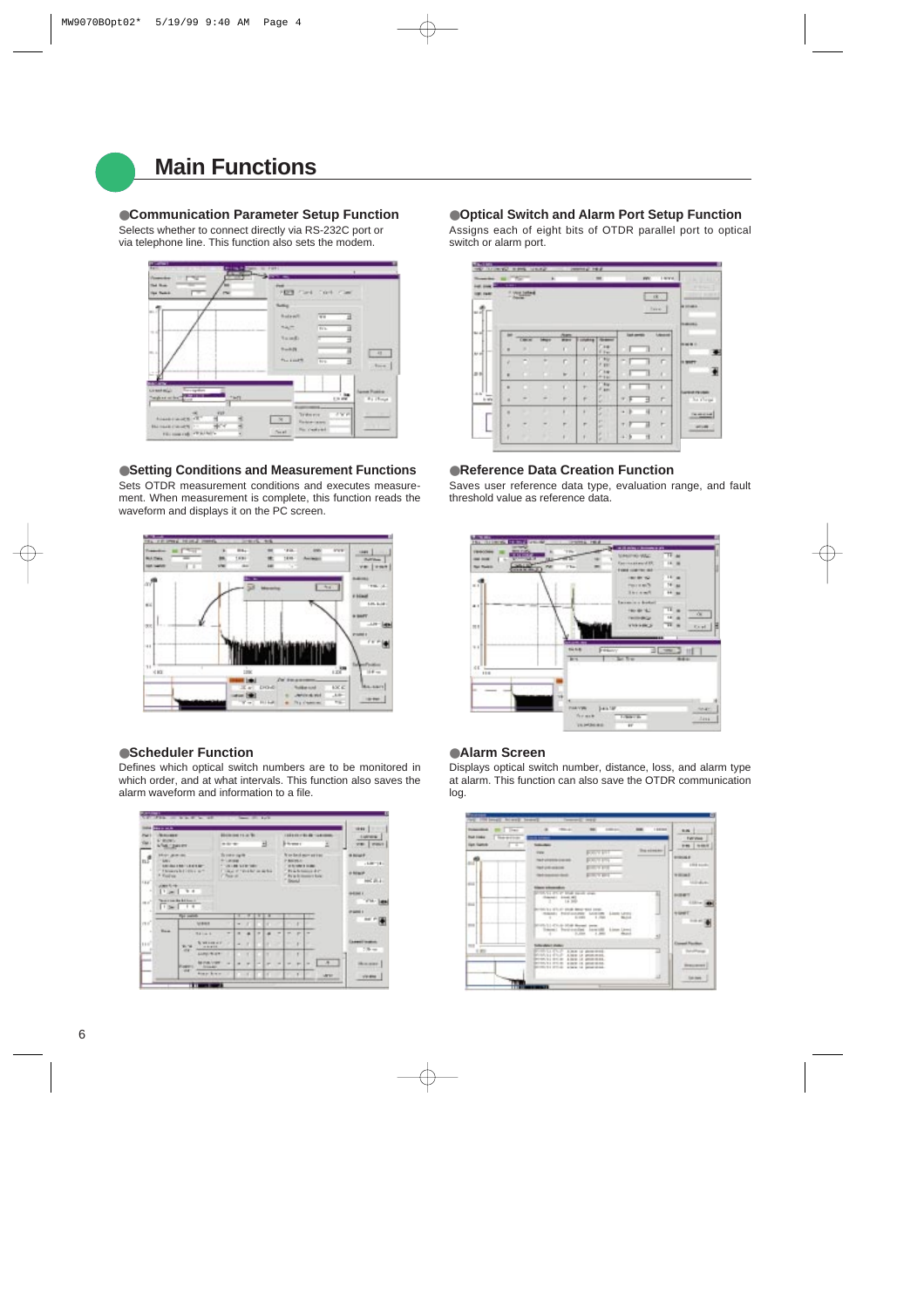#### ●**Monitoring Function (MW9070B Option 02)**

| <b>Form</b>      | Installed in MW9070B Optical Time Domain Reflectometer                                                                                                                                                                   |  |
|------------------|--------------------------------------------------------------------------------------------------------------------------------------------------------------------------------------------------------------------------|--|
| <b>Functions</b> | Detects optical fiber faults (quick scan, normal scan, and near-end scan), scheduler, modem/communication setting,<br>controls alarm generator and optical switch (eight ports for optical switches and alarm generator) |  |

#### ●**Installation Program**

| <b>Functions</b>              | Reads and records files, sets OTDR measurement conditions, executes OTDR measurement, reads OTDR waveform,<br>manipulates waveform, sets optical switches and alarm ports, sets OTDR modem, select reference data type, sets fault<br>threshold value, sets evaluation range, saves reference data, creates/downloads/executes scheduler, sets serial port/modem,<br>connects/disconnects network |
|-------------------------------|---------------------------------------------------------------------------------------------------------------------------------------------------------------------------------------------------------------------------------------------------------------------------------------------------------------------------------------------------------------------------------------------------|
| <b>System</b><br>requirements | Computer: i486TM or later (Pentium 75 MHz or later recommended) running Windows95<br>Memory: 16 MB or more (32 MB or more recommended)<br>Hard disk drive: 16 MB or more free space (20 MB or more recommended)<br>Floppy disk drive: 1 (able to read 3.5" floppy disk in 1.44 MB format)<br>Display: Color with $800 \times 600$ or higher resolution<br>Mouse<br>RS-232C: 1 port or more        |

i486 is a trademark of Intel Corporation.

Windows is a registered trademark of Microsoft Corporation.

#### ●**Optical switch (MN9662A with Option 01)**

Typical values are given for reference only to assist in the use of this instruments, and are not guaranteed specifications.

| Number of channels            | $1 \times 8$                                            |
|-------------------------------|---------------------------------------------------------|
| Wavelength*1                  | 1.2 to 1.65 um                                          |
| Applicable optical fiber      | SM (ITU-T G.652)                                        |
| Insertion loss*2              | ≤1.6 dB $(1.1$ dB typ.)                                 |
| Return loss*3                 | $\geq$ 45 dB (PC connector)                             |
| Polarization dependent loss*4 | ≤0.03 dBp-p (0.015 dBp-p typ.)                          |
| <b>Crosstalk</b>              | $\leq -80$ dB                                           |
| Switching repeatability*5     | ≤0.02 dBp-p (0.003 dBp-p typ.)                          |
| <b>Switching time</b>         | Min: ≤600 ms <sup>*6</sup> , Max: ≤800 ms <sup>*7</sup> |
| <b>Switching life</b>         | $\geq$ 1 x 10 <sup>7</sup> times                        |
| Max. input level              | +23 dBm (200 mW)                                        |
| I/O optical connector         | FC, SC, ST, DIN, HMS-10/A (all PC type)                 |
| <b>Display</b>                | Seven-segment green LED                                 |
| Temperature range             | Operating: 0° to 50°C, Storage: -30 to 71°C             |
| <b>Remote control</b>         | RS-232C (D-sub 9-pin), parallel interface (36-pin)      |
| Contact output*8              | 4 circuits, ≤50 Vdc, ≤0.2 A, non-polarity               |
| <b>Power</b>                  | 85 to 132/170 to 250 Vac, ≤35 VA, 47.5 to 63 Hz         |
| <b>Dimensions and mass</b>    | 213 (W) x 88 (H) x 351 (D) mm, $\leq$ 4.5 kg            |

\*1 : Specifications at 1.31 µm and 1.55 µm measured using master optical fiber cable

\*2 : Including connector loss at 2 points

\*3 : Return loss depends on connected connector

\*4 : At constant temperature in operating temperature range

\*5 : At constant temperature in operating temperature range and constant polarization condition

\*6 : Between channel 1 and channel 2

\*7 : Between channel 7 and channel 8

\*8: When the contact outputs are used, the optical channels 1 to 4 are usable.